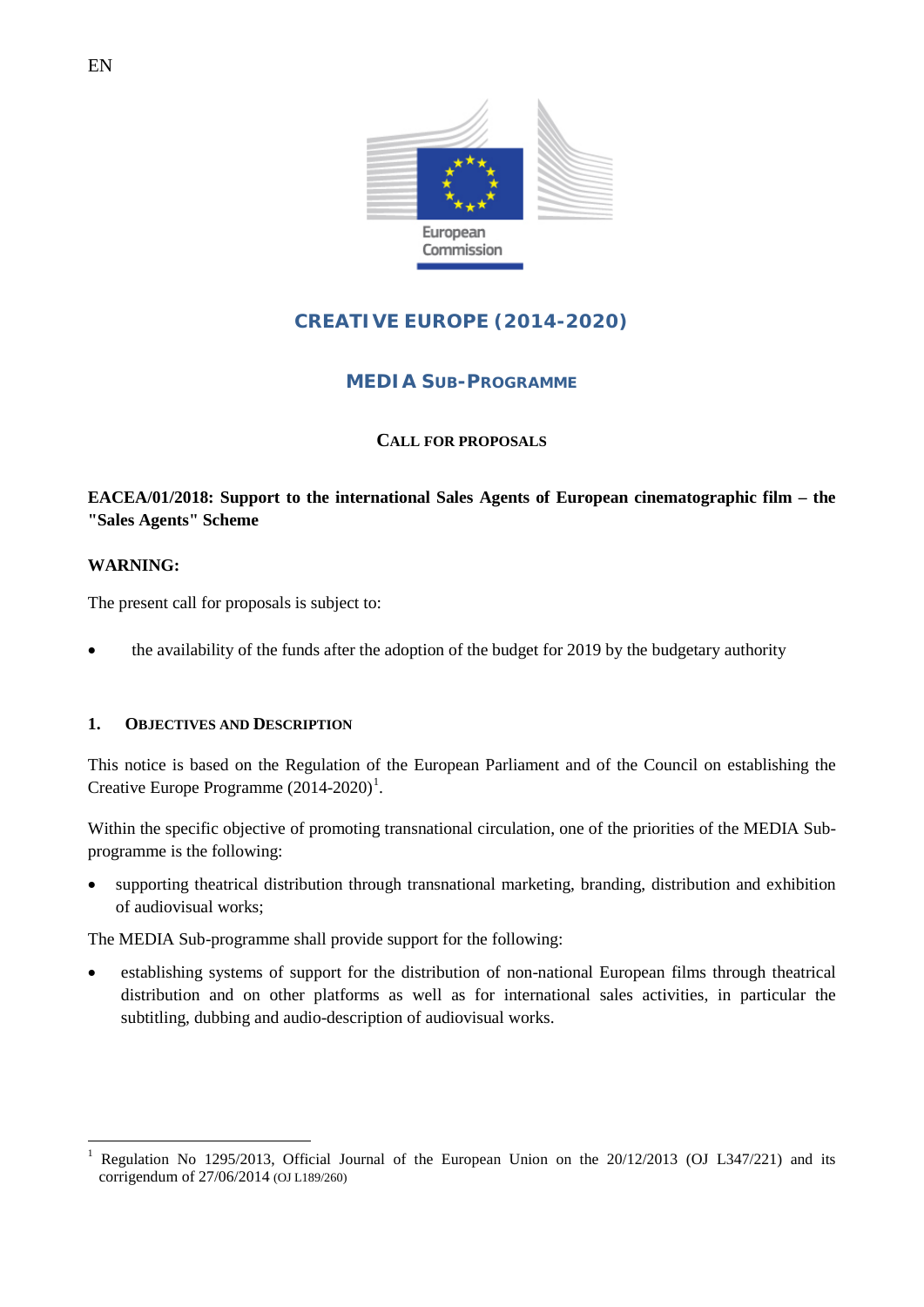#### **2. ELIGIBLE APPLICANTS**

Applicants must be European companies acting as an intermediary agent for the producer, who specialises in the commercial exploitation of a film by marketing and licensing a film to distributors or other purchasers for foreign territories and whose activities contribute to the attainment of the above objectives.

Applicants must be established in one of the countries participating in the MEDIA Sub-programme and owned directly or by majority participation, by nationals from such countries.

The following countries are eligible as long as all conditions referred to in Article 8 of the Regulation establishing the Creative Europe Programme are met and the Commission has entered into negotitations with the country:

- − EU Member States and overseas countries and territories which are eligible to participate in the Programme pursuant to Article 58 of Council Decision 2001/822/EC;
- − Acceding countries, candidate countries and potential candidates benefiting from a pre-accession strategy, in accordance with the general principles and general terms and conditions for the participation of those countries in Union programmes established in the respective Framework Agreements, Association Council Decisions or similar agreements;
- − EFTA countries which are members of the EEA, in accordance with the provisions of the EEA Agreement;
- − The Swiss Confederation, on the basis of a bilateral agreement to be concluded with that country;
- − Countries covered by the European neighbourhood Policy in accordance with the procedures established with those countries following the framework agreements providing for their participation in Union programmes.

The Programme shall also be open for bilateral or multilateral cooperation actions targeted at selected countries or regions on the basis of additional appropriations paid by, and specific arrangements to be agreed upon with, those countries or regions.

The Programme shall permit cooperation and joint actions with countries not participating in the Programme and with international organisations which are active in the cultural and creative sectors such as UNESCO, the Council of Europe, the Organisation for Economic Cooperation and Development or the World Intellectual Property Organisation on the basis of joint collaborations for the realisation of the Programme's objectives.

Proposals from applicants in non EU countries may be selected, provided that, on the date of the award decision, agreements have been signed setting out the arrangements for the participation of those countries in the programme established by the Regulation referred to above.

#### **3. ELIGIBLE ACTIONS**

To generate a potential fund and to qualify for reinvestment measures, the film must have been majority produced by a producer/producers established in countries participating in the MEDIA sub-programme and made with a significant participation by professionals from those countries. The film must be a work of fiction, animation or documentary of more than 60 minutes long and from a different country than the country of distribution.

The film must not consist in alternative content (operas, concerts, performances, etc.) or advertising.

For the film to be eligible its first copyright must not have been established before **2013**.